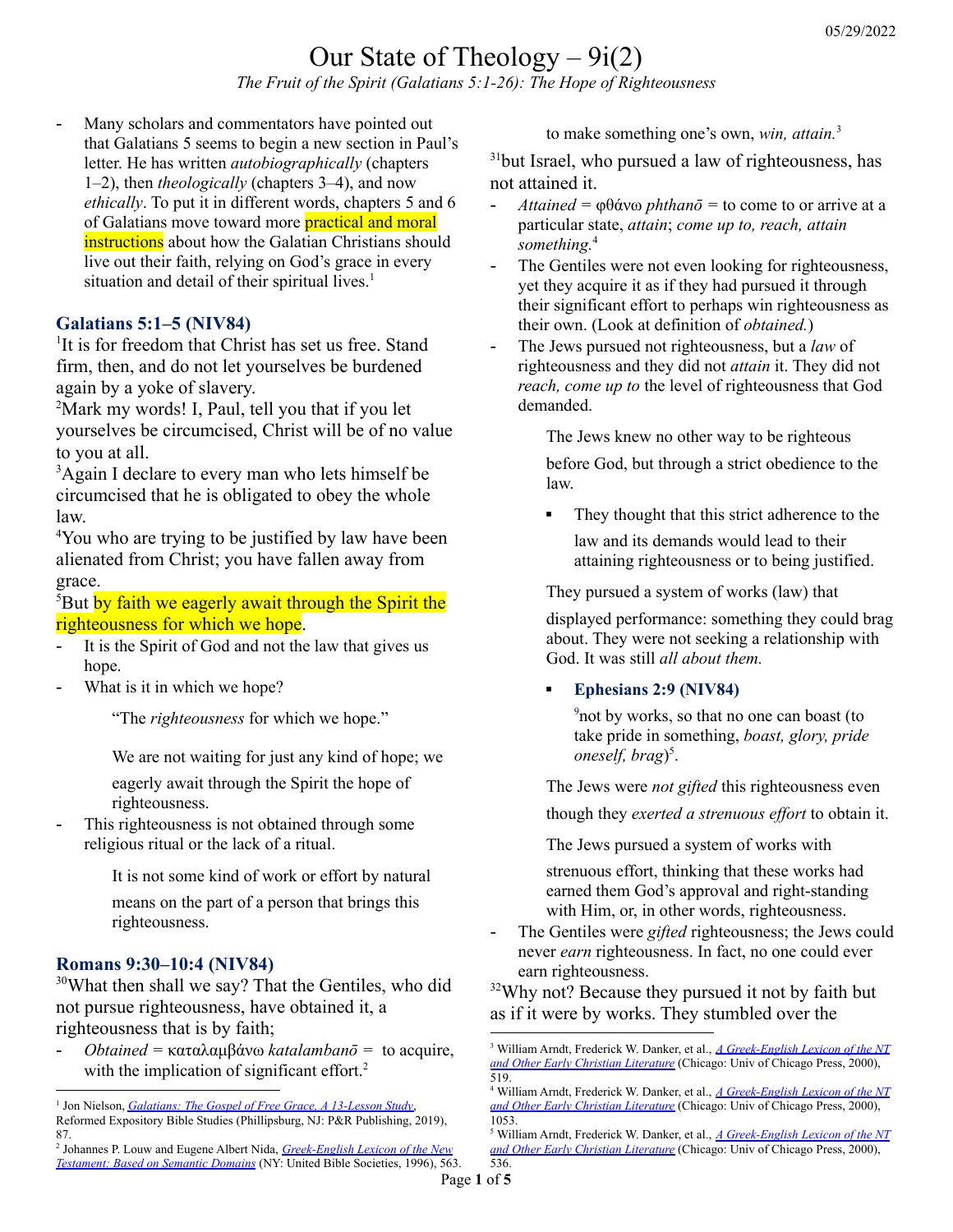"stumbling stone."

- *Stumbled* = προσκόπτω *proskoptō* = take offense at, feel repugnance for, reject. 6
- The Jews did not accidentally trip over a stone that they did not notice, (most common way to define stumble. They intentionally took offense and rejected the Stone, the Rock of Ages, that they could plainly see.

<sup>33</sup>As it is written: "See, I lay in Zion a stone that causes men to stumble and a rock that makes them fall, and the one who trusts in him will never be put to shame."

- The only thing that any person, Jew or Gentile, can do to be saved is to believe that he can do nothing to merit salvation and to cast himself at God's feet for His mercy for the sake of Christ. Jews were incensed at the gospel of grace made effective by **faith** because it nullified all the good **works** by which they thought they could please God. 7

Romans 10:1Brothers, my heart's desire and prayer to God for the Israelites is that they may be saved.

<sup>2</sup>For I can testify about them that they are zealous for God, but their zeal is not based on knowledge.

- **Proverbs 19:2 (NIV84)**
	- <sup>2</sup>It is not good to have zeal without knowledge, nor to be hasty and miss the way.

<sup>3</sup>Since they did not know the righteousness that comes from God and **sought to establish their own**, they did not submit to God's righteousness.

- *Establish* = ἵστημι *histēmi* = Stand, stand firm, place firmly, establish, set, confirm. 8

> 'seeking to establish their own way of being put right with God'<sup>9</sup>

- *Robert Anderson, 1833:* The expression of *establishing their own righteousness*, or *making it to stand*, seems to refer to the case of a person who allows that his house is out of repair, and in some danger of falling, but who will not be convinced that it requires a new foundation.

He endeavours, therefore, by props and buttresses,

and various repairs, to *make the house stand*, but all his expense and labour are thrown away; and, if he persists in his vain endeavours, it will be likely to fall down, and bury him in its ruins.

Thus, it is with multitudes of professed Christians in

When convinced of defects in their moral

righteousness, they endeavour to repair those defects by some superstitious observances of their own, entertaining, at the same time, some indistinct notion of Christ's making up the rest.

# But they will not be persuaded that they are

building on a false foundation; nay, they are offended at the humbling doctrines of free grace, and they actually make that precious foundation for our hope, which God himself has *laid*, and on which whosoever trusts shall never be *ashamed, a stone of stumbling and a rock of of ence!* 10

Romans 10:4 Christ is the end of the law so that there may be righteousness for everyone who believes.

 $End = \tau \in \lambda$ ος *telos* = the goal toward which a move-ment is being directed, *end, goal, outcome;* Christ is the goal and the termination of the law at the same time.<sup>11</sup>

A point of time marking the end of a duration.<sup>12</sup>

#### **Galatians 3:24-25 (NIV84)**

<sup>24</sup>So the law was put in charge to lead us to Christ that we might be justified by faith.

 $25$ Now that faith has come, we are no longer under the supervision of the law.

- The Law as a demanded obligation has come to an end because Jesus has fulfilled its demands and imparted His righteousness to those who believe. Christ has freed believers from its tyranny. The standards of righteousness come to us now not from without by imposition (as something earned  $\approx$  *wages*), but from within by the Spirit who writes the Law upon our hearts.<sup>13</sup>

#### **Galatians 6:12–16 (NIV84)**

 $12$ Those who want to make a good impression outwardly are trying to compel you to be circumcised. The only reason they do this is to avoid being persecuted for the cross of Christ.

 $13$ Not even those who are circumcised obey the law, yet they want you to be circumcised that they may boast about your flesh.

<sup>6</sup> William Arndt, Frederick W. Danker, et al., *A [Greek-English](https://ref.ly/logosres/bdag?ref=Page.p+882&off=2665&ctx=.+ext.+of+1+and+2%0a%E2%93%90+~take+offense+at%2c+fee) Lexicon of the NT and Other Early Christian [Literature](https://ref.ly/logosres/bdag?ref=Page.p+882&off=2665&ctx=.+ext.+of+1+and+2%0a%E2%93%90+~take+offense+at%2c+fee)* (Chicago: Univ of Chicago Press, 2000), 882.

<sup>7</sup> John F. MacArthur Jr., *[Romans](https://ref.ly/logosres/rommntc?ref=Bible.Ro9.30-33&off=4755&ctx=he+stumbling+stone.+~The+only+thing+that+)*, vol. 2, MacArthur New Testament Commentary (Chicago: Moody Press, 1991), 50–51.

<sup>8</sup> Thoralf Gilbrant, ["Ἵστημι,"](https://ref.ly/logosres/ws-combiblibgk?hw=%E1%BC%B5%CF%83%CF%84%CE%B7%CE%BC%CE%B9&off=26&ctx=%E1%BC%B5%CF%83%CF%84%CE%B7%CE%BC%CE%B9+hist%C4%93mi+verb%0a~Stand%2c+stand+firm%2c+p) *The New Testament Greek-English Dictionary*, The Complete Biblical Library (WORDsearch, 1991).

<sup>9</sup> Johannes P. Louw and Eugene Albert Nida, *[Greek-English](https://ref.ly/logosres/louwnida?ref=LouwNida.76.21&off=150&ctx=+%CE%B6%CE%B7%CF%84%CE%BF%CF%85%CD%82%CE%BD%CF%84%CE%B5%CF%82+%CF%83%CF%84%CE%B7%CD%82%CF%83%CE%B1%CE%B9+~%E2%80%98seeking+to+establis) Lexicon of the New [Testament:](https://ref.ly/logosres/louwnida?ref=LouwNida.76.21&off=150&ctx=+%CE%B6%CE%B7%CF%84%CE%BF%CF%85%CD%82%CE%BD%CF%84%CE%B5%CF%82+%CF%83%CF%84%CE%B7%CD%82%CF%83%CE%B1%CE%B9+~%E2%80%98seeking+to+establis) Based on Semantic Domains* (NY: United Bible Societies, 1996), 681.

<sup>10</sup> Robert Anderson, *A Practical [Exposition](https://ref.ly/logosres/exporomans?ref=Bible.Ro10.1-13&off=1637&ctx=ch+he+here+employs.+~For+the+expression+o) of St. Paul's Epistle to the Romans* (London: J. Hatchard and Son, 1833), 286–287.

<sup>11</sup> William Arndt, Frederick W. Danker, et al., *A [Greek-English](https://ref.ly/logosres/bdag?ref=Page.p+998&off=7697&ctx=%2c+in+the+sense+that+~Christ+is+the+goal+a) Lexicon of the NT and Other Early Christian [Literature](https://ref.ly/logosres/bdag?ref=Page.p+998&off=7697&ctx=%2c+in+the+sense+that+~Christ+is+the+goal+a)* (Chicago: Univ of Chicago Press, 2000), 998.

<sup>12</sup> Johannes P. Louw and Eugene Albert Nida, *[Greek-English](https://ref.ly/logosres/louwnida?ref=LouwNida.67.66&off=40&ctx=%3b+%CF%83%CF%85%CE%BD%CF%84%CE%B5%CC%81%CE%BB%CE%B5%CE%B9%CE%B1%2c+%CE%B1%CF%82+f%3a+~a+point+of+time+mark) Lexicon of the New [Testament:](https://ref.ly/logosres/louwnida?ref=LouwNida.67.66&off=40&ctx=%3b+%CF%83%CF%85%CE%BD%CF%84%CE%B5%CC%81%CE%BB%CE%B5%CE%B9%CE%B1%2c+%CE%B1%CF%82+f%3a+~a+point+of+time+mark) Based on Semantic Domains* (NY: United Bible Societies, 1996), 637.

<sup>13</sup> Spiros Zodhiates, *The Complete Word Study [Dictionary:](https://ref.ly/logosres/wsntdict?ref=GreekStrongs.5056&off=3359&ctx=es.+This+means+that+~the+Law+as+a+demande) New Testament* (Chattanooga, TN: AMG Publishers, 2000).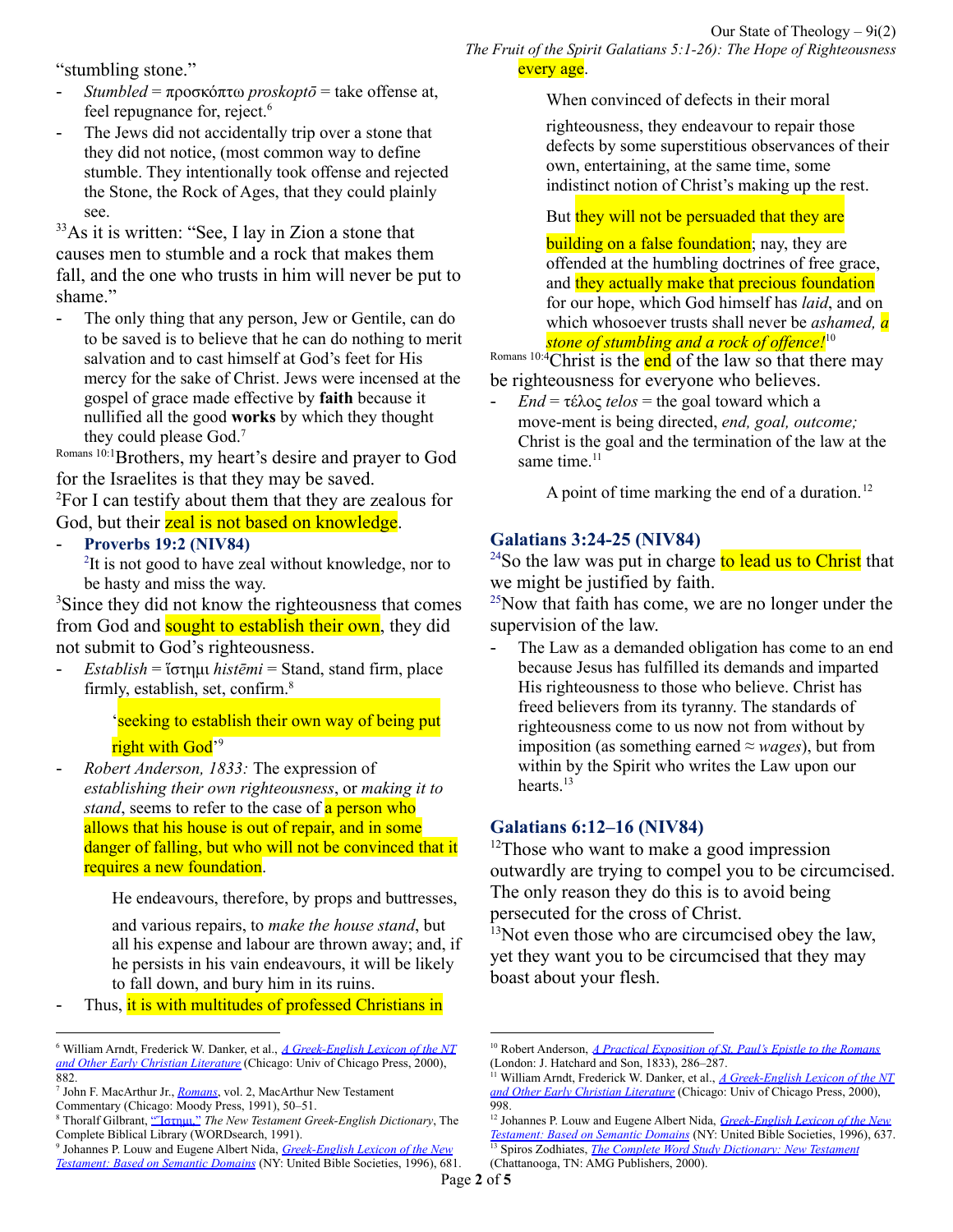<sup>14</sup>May I never boast except in the cross of our Lord Jesus Christ, through which the world has been crucified to me, and I to the world.

<sup>15</sup>Neither circumcision nor uncircumcision means anything; what counts is a new creation.

<sup>16</sup>Peace and mercy to all who follow this rule, even to the Israel of God.

### **Galatians 5:6 (AMP)**

<sup>6</sup>For [if we are] in Christ Jesus, neither circumcision nor uncircumcision counts for anything, but only faith activated and energized and expressed and working through love.

*-* The Galatians could fall prey to pride in what they did (circumcision) or in what they did not do (uncircumcision). In both instances the focus remains on human accomplishments or perception. 14

Both a circumcised Galatian and an uncircumcised Galatian could boast that they were more righteous based on the decision they had made.

- *-* Neither decision mattered in God's eyes. What really mattered was *faith* that expressed itself through love, not arrogance or pride.
- This verse was not supporting circumcision or uncircumcision. The verse "was simply saying that how we mark our bodies has absolutely no bearing on our relationship with God." 15
- The Galatian Christians' salvation, regardless of ethnic origins, came about because of **true faith which** "became effective" (*energoumenē*) by love. 16

#### **1 Corinthians 13:1–3 (NIV84)**

<sup>1</sup>If I speak in the tongues of men and of angels, but have not love, I am only a resounding gong or a clanging cymbal.

<sup>2</sup>If I have the gift of prophecy and can fathom all mysteries and all knowledge, and if I have a faith that can move mountains, but have not love, I am nothing. <sup>3</sup>If I give all I possess to the poor and surrender my body to the flames, but have not love, I gain nothing.

- Faith without  $love = Nothing$
- If a person has the gift of prophecy, if he understood all of the secrets and mysteries of God, if he understood all knowledge or had a wall of college degrees, if he had the kind of faith that could move mountains, without love to go with it, he is nothing.

All of these abilities are nothing without love for

*The Fruit of the Spirit Galatians 5:1-26): The Hope of Righteousness* people and the Lord. Jesus made it clear that without His working in our lives, we can do nothing.<sup>17</sup>

#### **John 15:5 (NIV84)**

<sup>5"</sup>I am the vine; you are the branches. If a man remains in me and I in him, he will bear much fruit; apart from me you can do nothing.

- The eternal effects of whatever you do, whatever gift you have or don't have "depends on the presence or absence of love." 18

The exercise of gifts through actions and speech

for self-gratification and self-exaltation excludes love. The result: nothing.

#### **Hebrews 6:9–12 (NIV84)**

<sup>9</sup>Even though we speak like this, dear friends, we are confident of better things in your case—things that accompany salvation.

<sup>10</sup>God is not unjust; he will not forget your work and the love you have shown him as you have helped his people and continue to help them.

<sup>11</sup>We want each of you to show this same diligence to the very end, in order to make your hope sure.

 $12$ We do not want you to become lazy, but to imitate those who through faith and patience inherit what has been promised.

- We must strive to do everything in the light of eternity in regards to salvation. Our speech and actions reflecting the *better things that accompany salvation.*
- *Things that accompany* = ἔχω *echo* = to be closely associated, *hold fast, be next to, be next* 19 *;* Belonging to or associated with (salvation and righteousness)

To be near to, adjacent, contiguous; conjoined with

(salvation and righteousness). <sup>20</sup> Wherever there is salvation, there is righteousness. Righteousness goes hand in hand with salvation.

*Conjoined* = being, coming, or **brought together so** 

as to meet, touch, overlap, or unite.<sup>21</sup>

<sup>14</sup> Thomas R. Schreiner, *[Galatians](https://ref.ly/logosres/exegcommgal?ref=Bible.Ga5.6&off=1451&ctx=+found+only+in+him.%0a~The+Galatians+could+)*, Zondervan Exegetical Commentary on the New Testament (Grand Rapids, MI: Zondervan, 2010), 317.

<sup>15</sup> Brian L. Harbour, *Verse by Verse Bible Studies on [Galatians](https://ref.ly/logosres/ws-d009cc2012434f4a8f38351fe3535b93?ref=Bible.Ga5.6&off=397&ctx=+uncircumcision.+He+~was+simply+saying+th)*, Notable Harbour Verse Studies (WORDsearch, 2013), Ga 5:6.

<sup>16</sup> Ralph W. Harris, ed., *[Galatians–Philemon](https://ref.ly/logosres/ws-b80f90a1857b4454b361a0909240524f?ref=Bible.Ga5.4-6&off=1122&ctx=were+numbered+among+~the+Galatian+Christi)*, The Complete Biblical Library: New Testament Study Bible (WORDsearch, 2009), 75.

Whether we believe it or not, our actions and speech have an eternal significance and they should be *conjoined* with salvation.

<sup>17</sup> Rod Mattoon, *Treasures from First [Corinthians](https://ref.ly/logosres/treasures67co1vol2?ref=Bible.1Co13.2&off=96&ctx=e.+Paul+states+that+~if+a+person+has+the+)*, vol. 2, Treasures from Scripture Series (Springfield, IL: Rod Mattoon, 2012), 203.

<sup>18</sup> Roy E. Ciampa & Brian S. Rosner, "1 [Corinthians,"](https://ref.ly/logosres/comntuseot?ref=Bible.1Co13.2-3&off=210&ctx=gical+connotations)+~depends+on+the+prese) in *Comm on the NT Use of the OT* (Grand Rapids, MI; Nottingham, UK: Baker Academic; Apollos, 2007), 738.

<sup>19</sup> William Arndt, Frederick W. Danker, et al., *A [Greek-English](https://ref.ly/logosres/bdag?ref=Page.p+422&off=5273&ctx=%CF%89%CD%82%CF%82+%CF%83%CF%87%CF%89%CD%82)+J+4%3a52.%0a%E2%91%AA+~to+be+closely+associ) Lexicon of the NT and Other Early Christian [Literature](https://ref.ly/logosres/bdag?ref=Page.p+422&off=5273&ctx=%CF%89%CD%82%CF%82+%CF%83%CF%87%CF%89%CD%82)+J+4%3a52.%0a%E2%91%AA+~to+be+closely+associ)* (Chicago: Univ of Chicago Press, 2000), 422.

<sup>20</sup> Spiros Zodhiates, *The Complete Word Study [Dictionary:](https://ref.ly/logosres/wsntdict?ref=GreekStrongs.2192&off=8945&ctx=ept.%3a+Deut.+30%3a20).+~To+be+near+to%2c+adjac) New Testament*

<sup>(</sup>Chattanooga, TN: AMG Publishers, 2000).

<sup>21</sup> Inc Merriam-Webster, *[Merriam-Webster's](https://ref.ly/logosres/mwdict11?hw=Conjoined&off=38&ctx=nd%5c+adjective%0a1570%3a+~being%2c+coming%2c+or+br) Collegiate Dictionary.* (Springfield, MA: Merriam-Webster, Inc., 2003).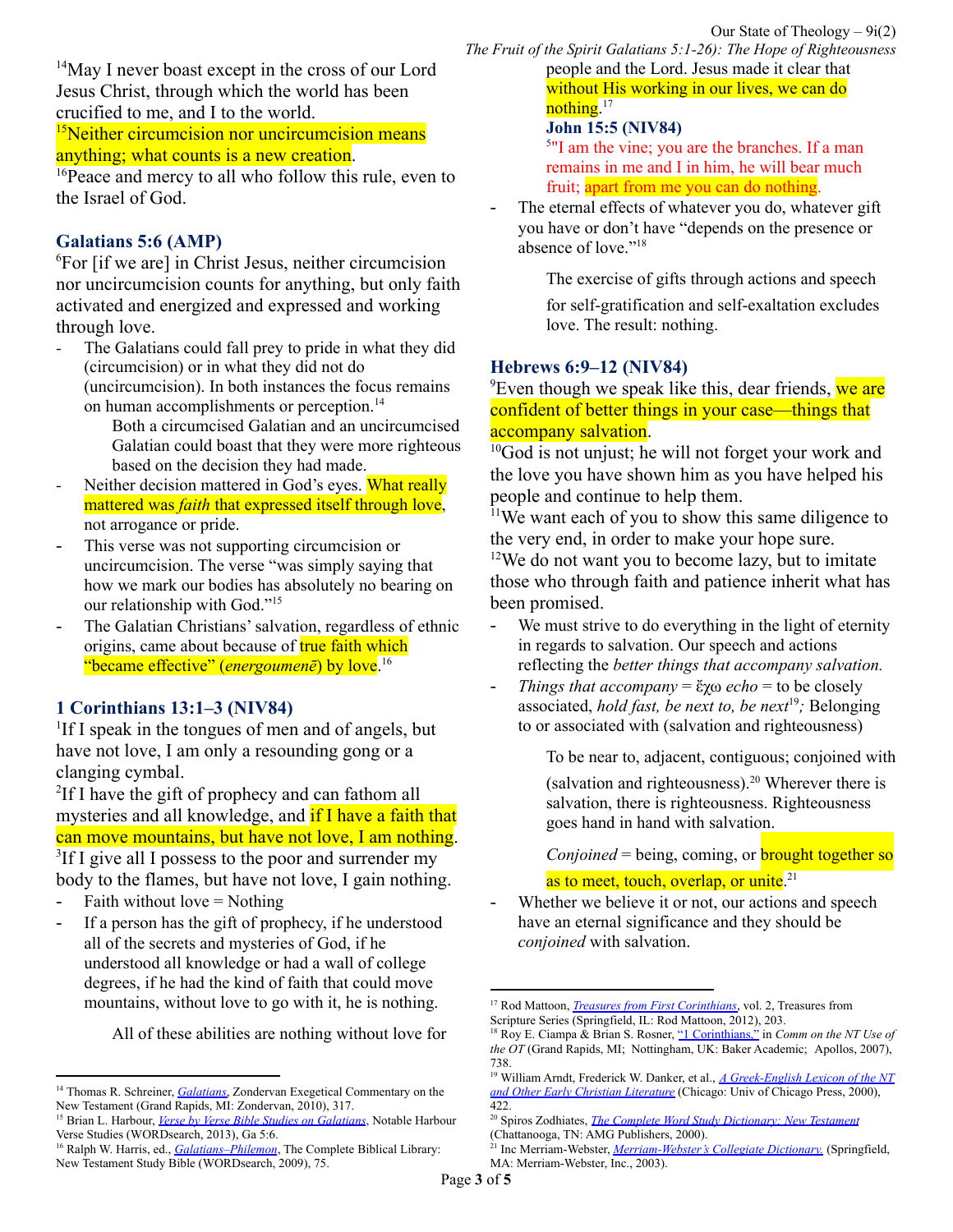## **Matthew 12:33–37 (NIV84)**

<sup>33"</sup>Make a tree good and its fruit will be good, or make a tree bad and its fruit will be bad, for a tree is recognized by its fruit.

<sup>34</sup>You brood of vipers, how can you who are evil say anything good? For out of the overflow of the heart the mouth speaks.

<sup>35</sup>The good man brings good things out of the good stored up in him, and the evil man brings evil things out of the evil stored up in him.

<sup>36</sup>But I tell you that men will have to give account on the day of judgment for every careless word they have spoken.

<sup>37</sup>For by your words you will be acquitted, and by your words you will be condemned."

- The inner disposition determines the kind of fruit that comes from one's life. One can attempt an external veneer of goodness, but the truth will become known through one's words and deeds.
- The tongue—the things we say—reveals what is in our heart. One's words are the most direct communication of the inward being.
- We must resist the temptation of regarding our good words as "typically me" and our many bad words as "not really being me at all."<sup>22</sup>

## **Ephesians 4:25–32 (NIV84)**

<sup>25</sup>Therefore each of you must put off falsehood and speak truthfully to his neighbor, for we are all members of one body.

 $26$ "In your anger do not sin": Do not let the sun go down while you are still angry,

 $27$  and do not give the devil a foothold.

 $28$ He who has been stealing must steal no longer, but must work, doing something useful with his own hands, that he may have something to share with those in need.

 $^{29}$ Do not let any unwholesome talk come out of your mouths, but only what is helpful for building others up according to their needs, that it may benefit those who listen.

<sup>30</sup>And do not grieve the Holy Spirit of God, with whom you were sealed for the day of redemption.  $31$ Get rid of all bitterness, rage and anger, brawling and slander, along with every form of malice. <sup>32</sup>Be kind and compassionate to one another, forgiving each other, just as in Christ God forgave you.

## **Colossians 4:5–6 (NIV84)**

*The Fruit of the Spirit Galatians 5:1-26): The Hope of Righteousness*  ${}^{5}$ Be wise in the way you act toward outsiders; make the most of every opportunity.

<sup>6</sup>Let your conversation be always full of grace, seasoned with salt, so that you may know how to answer everyone.

#### **Job 6:6 (NIV84)**

6 Is tasteless food eaten without salt, or is there flavor in the white of an egg?

#### **Mark 9:42–50 (NIV84)**

<sup>42</sup>"And if anyone causes one of these little ones who believe in me to sin, it would be better for him to be thrown into the sea with a large millstone tied around his neck.

<sup>43</sup>If your hand causes you to sin, cut it off. It is better for you to enter life maimed than with two hands to go into hell, where the fire never goes out.

Some manuscripts *out,* <sup>44</sup>*where* / *"'their worm does not die,* / *and the fire is not quenched.'*

<sup>45</sup>And if your foot causes you to sin, cut it off. It is better for you to enter life crippled than to have two feet and be thrown into hell.

<sup>47</sup>And if your eye causes you to sin, pluck it out. It is better for you to enter the kingdom of God with one eye than to have two eyes and be thrown into hell, <sup>48</sup>where " 'their worm does not die, and the fire is not quenched.'

- Hell is a place where **"Their worm does not die and the fire is not quenched"** (vv. 44, 46, 48). This is symbolic language that paints a picture of ceaseless torment, but it has an interesting and instructive connection to Jewish history.
- In ancient Israel, during the reigns of Kings Ahaz and Manasseh in the southern kingdom of Judah, the people became involved in one of the worst of all pagan practices—the sacrifice of children to the pagan deity Molech. These sacrifices occurred in a deep ravine south of Jerusalem. That ravine came to be called Gehenna, an English transliteration of the Greek form of an Aramaic word.

This practice of sacrificing children was roundly

condemned by the prophet Jeremiah and was finally halted by King Josiah. To make sure it did not begin again, Josiah sought to desecrate the ravine where these sacrifices were made by turning it into the city garbage dump.

The refuse from the city, including the carcasses of animals and even the corpses of criminals, was carted out on a regular basis and tossed into this massive garbage dump.

<sup>22</sup> R. Kent Hughes, *Luke: That You May [Know](https://ref.ly/logosres/prwdlk1?ref=Bible.Lk6.43-45&off=5470&ctx=is+heart%E2%80%9D+(v.+45a).+~The+inner+dispositio) the Truth*, Preaching the Word (Wheaton, IL: Crossway Books, 1998), 241–242.